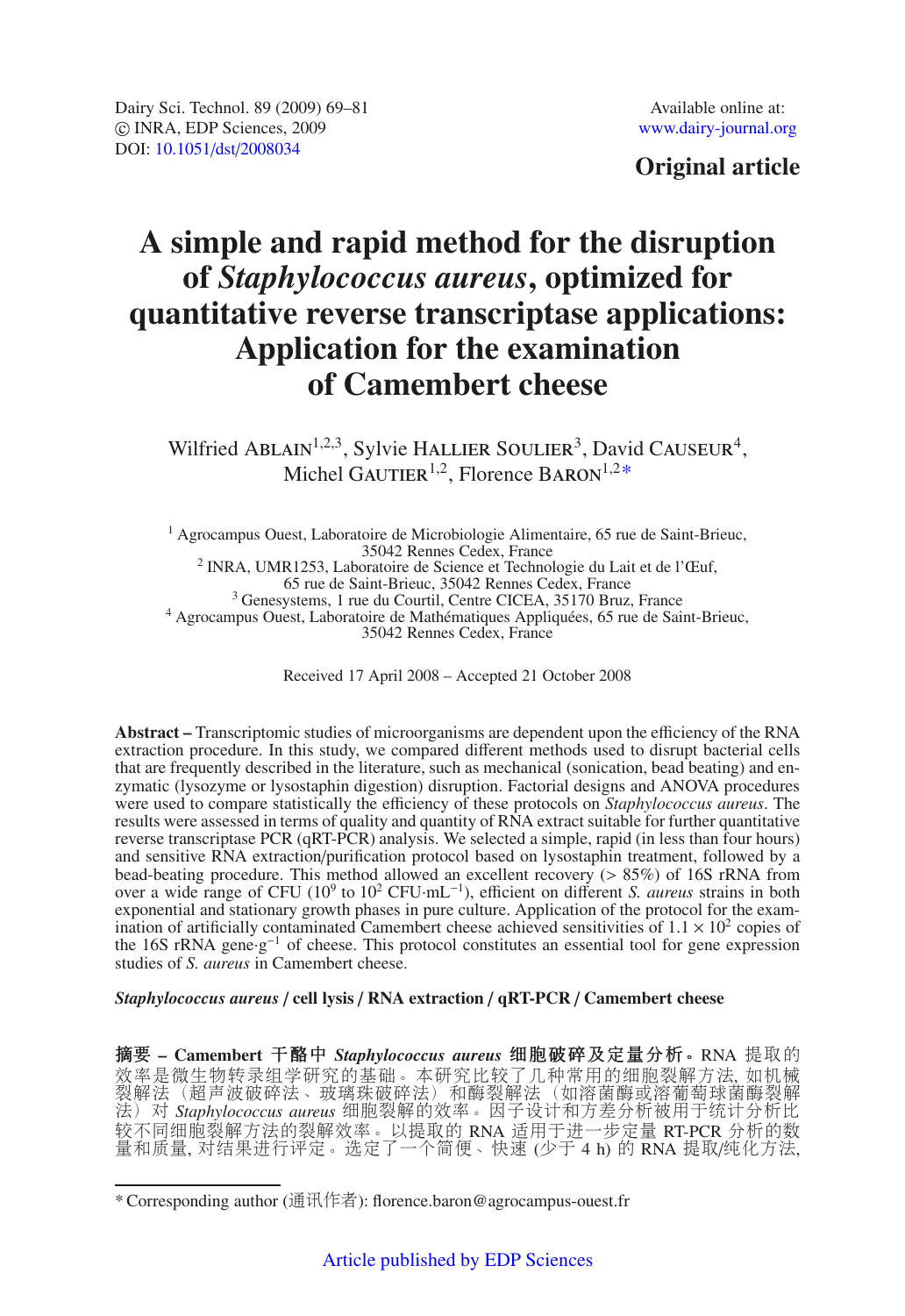该方法以溶葡萄球菌酶裂解细胞后, 进行玻璃珠破碎, 二者相结合进行有效的细胞裂解。此 方法对于较大范围的 CFU (109–102 CFU·mL−<sup>1</sup> ) 均显示出卓越的回收效率 (85%) 。同时此方 法对不同菌株及处于不同生长时期(如对数生长期和稳定期)的同一菌株均适用。用此方 法对人为加入 *S. aureus* 的干酪检测, 灵敏度可达到每克干酪中 1.1 × 10<sup>2</sup> 16S rRNA 基因的拷<br>贝数。此方法是研究 Camembert 干酪中 *S. aureus* 基因表达的基本工具。 贝数。此方法是研究 Camembert 干酪中 *S. aureus* 基因表达的基本工具。

#### *Staphylococcus aureus* / 细胞裂解 / **RNA**提取 / 定量**RT-PCR** / **Camembert**干酪

**Résumé – Mise au point d'une méthode rapide et simple de lyse de** *Staphylococcus aureus***, optimisée pour une analyse par RT-PCR en temps réel : Application à l'examen de camembert.** Le succès de l'étude du transcriptome d'un microorganisme dépend de l'efficacité de l'extraction des ARN. Par cette étude, nous avons comparé différentes méthodes fréquemment rencontrées dans la littérature pour lyser les bactéries telles que les lyses mécaniques (sonication, bead beating) et enzymatiques (digestion au lysozyme ou à la lysostaphine). L'utilisation de plans d'expérience a permis de comparer statistiquement l'efficacité des différents protocoles sur *Staphylococcus aureus.* Les résultats sont comparés selon la qualité et la quantité des ARN extraits, par reverse transcriptase PCR quantitative (qRT-PCR). Nous avons sélectionné un protocole d'extraction/purification des ARN, simple, rapide (en moins de quatre heures) et sensible, basé sur une digestion à la lysostaphine suivie d'un cassage par billes. Cette méthode permet une excellente récupération (> 85 %) de l'ARNr 16S à partir d'une large gamme d'UFC (109 à 102 UFC·mL−<sup>1</sup> ), et est efficace sur différentes souches de *S. aureus* en culture pure, en phase exponentielle ou stationnaire de croissance. L'application du protocole pour l'examen d'un camembert artificiellement contaminé permet de détecter jusqu'à 1.1×<sup>102</sup> copies d'ARNr 16S·g−<sup>1</sup> de fromage. Ce protocole constitue un outil essentiel pour l'étude de l'expression des gènes de *S. aureus* en matrice camembert.

#### *Staphylococcus aureus* / **lyse cellulaire** / **extraction d'ARN** / **RT-PCR quantitative** / **camembert**

### **1. INTRODUCTION**

During the past few years, transcriptomic studies using quantitative reverse transcriptase PCR (qRT-PCR) have been developed considerably to study bacterial comportment, virulence and drug resistance.

One of the main hurdles to qRT-PCR is the recovery of total RNA directly from the sample. Indeed, if the efficient recovery of RNA extract in large amount is essential, the purity and integrity of RNA are critical elements for the overall success of RNA-based analyses [\[15](#page-11-0)]. The extraction and purification procedure of total RNA requires the recovery of high-quality RNA that is undegraded, and free of: proteins, DNA, inhibitors for RT and real-time PCR reaction, and nucleases to further qRT-PCR studies [\[9](#page-11-1)].

A variety of methods have been developed for the preparation of cell-free extracts, such as mechanical (sonication, blending or bead beating) and enzymatic (lysozyme or lysostaphin digestion) disruption of the bacterial cells [\[2,](#page-11-2) [4,](#page-11-3) [6](#page-11-4), [12,](#page-11-5) [16,](#page-12-0) [17](#page-12-1), [21\]](#page-12-2). These procedures have been used successfully with a variety of microorganisms and culture conditions.

In our work, we evaluated the effects of different methods, applied for bacterial lysis. The study was carried out on *Staphylococcus aureus*, which is known to be very difficult to disrupt. Moreover, *Staphylococcus aureus* is considered an important pathogen due to a combination of toxin-mediated virulence, invasiveness and antibiotic resistance. This bacterium is involved in nosocomial infections and in food poisoning. Consumption of foods containing this microorganism is often identified as the cause of illness. Intoxication is characterized by vomiting and diarrhea resulting from the ingestion of foods or beverages containing one or more preformed enterotoxins produced by *Staphylococcus aureus* [\[9](#page-11-1), [14\]](#page-11-6).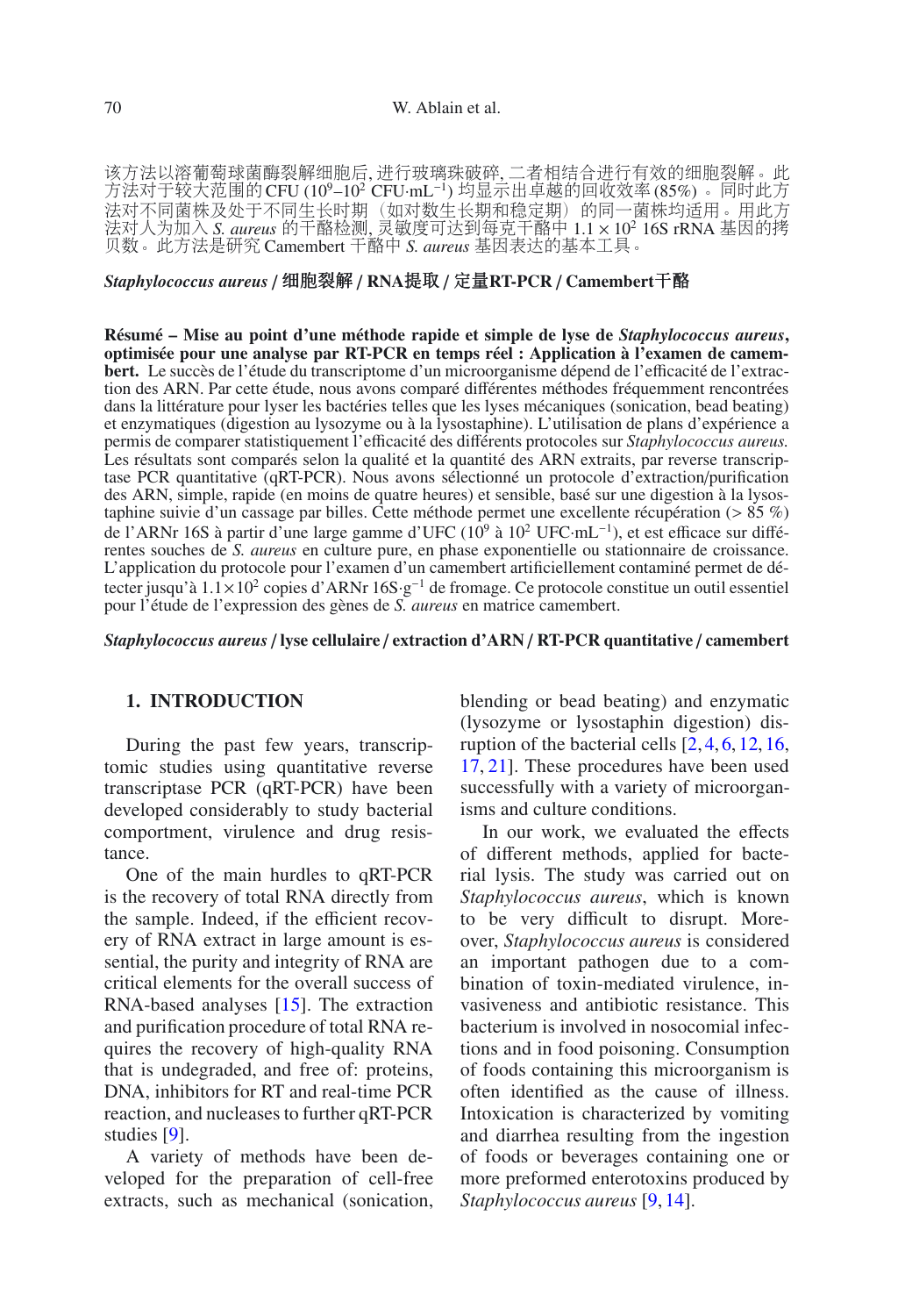The aim of this study was to select a simple, rapid and efficient lysis protocol usable for the study of RNA content of *S. aureus* by qRT-PCR.

#### **2. MATERIALS AND METHODS**

## **2.1. Bacterial strains, culture conditions and sample preparation**

Ten *S. aureus* strains were used: 3 laboratory strains (RN 4220, Mu50 and N315), 2 isolated from humans (CHU Rennes) and 5 from milk products (milk and cheese). Only the RN4220 strain was used for RNA extraction optimizations.

All strains were stored at –80 ◦C in Tryptone Soy Broth (TSB, AES, Combourg, France) supplemented with 15% (vol/vol) glycerol. For all experiments, an overnight culture was prepared from frozen bacterial stock in 5 mL of TSB at 37 ◦C, and the subcultures were grown after 1/100 dilution in TSB with shaking (250 rpm) at 37  $°C$ . Population levels were enumerated on Tryptone soy agar (TSA, AES) after 24 h of incubation at 37 ◦C.

For optimization of lysis procedures, 2.5 mL of culture were added to 2 volumes of RNA protect bacteria reagent (Qiagen Inc., Courtabœuf, France). After vortexing (30 s), the mixture was incubated at room temperature (5 min) and then diluted tenfold in sterile Tryptone salt (TS, (Tryptone 1 g·L−1, Sodium Chloride 8.5 g·L−1), AES Laboratoires, Combourg, France).

One-hundred-microliter aliquots containing 10<sup>6</sup> bacteria were snap-frozen in liquid nitrogen and stored at –80 ◦C before analysis. For the sensitivity studies, the aliquots were diluted in tryptone salt to achieve the required bacteria level before lysis.

#### **2.2. Food sample analysis**

Twenty-five grams of French Camembert (local supermarket) were homogenized (45 s) with 225 mL of buffered-saline peptone water (AES) in a Stomacher 400 (Seward, London, UK). Fifty-milliliteraliquots of homogenate were inoculated with 2 mL of varying dilutions of strain RN4220 (log phase) or TS (negative control). After centrifugation at  $5500 \times q$  for 5 min at 4 ◦C, the pellet was washed three times with Chelex 25% (w/v; Sigma-Aldrich Co., Missouri, USA). The final pellet (containing bacteria and Chelex beads) was resuspended in 100 µL of TE 1 X (TrisHCl 10 mmol·L−1; EDTA  $1 \text{ mmol·L}^{-1}$  and then used for RNA or DNA extraction, as described below.

#### **2.3. Lysis protocol**

In this study, three extraction techniques were compared in terms of DNA and RNA extraction yield: enzymatic treatment, sonication and bead-beating homogenization. The experiments were carried out according to the experimental design procedures described in Table [I.](#page-3-0)

#### *2.3.1. Enzymatic digestion*

Incubation time and the enzymatic concentration were tested for two different enzymes (lysozyme and lysostaphin, Sigma-Aldrich Co.). Ten microliters of enzymatic solution (concentrations are given in Tab. [I\)](#page-3-0) were added to 100 µL of frozen bacteria aliquots and incubated at  $37 \degree$ C for 15, 30 or 45 min.

## *2.3.2. Sonication*

Two parameters were evaluated: the volume of cellular suspension and the sonication time. Volumes of 350, 525 or 700 µL of lysis buffer (see DNA and RNA purification procedure) were added to 100 µL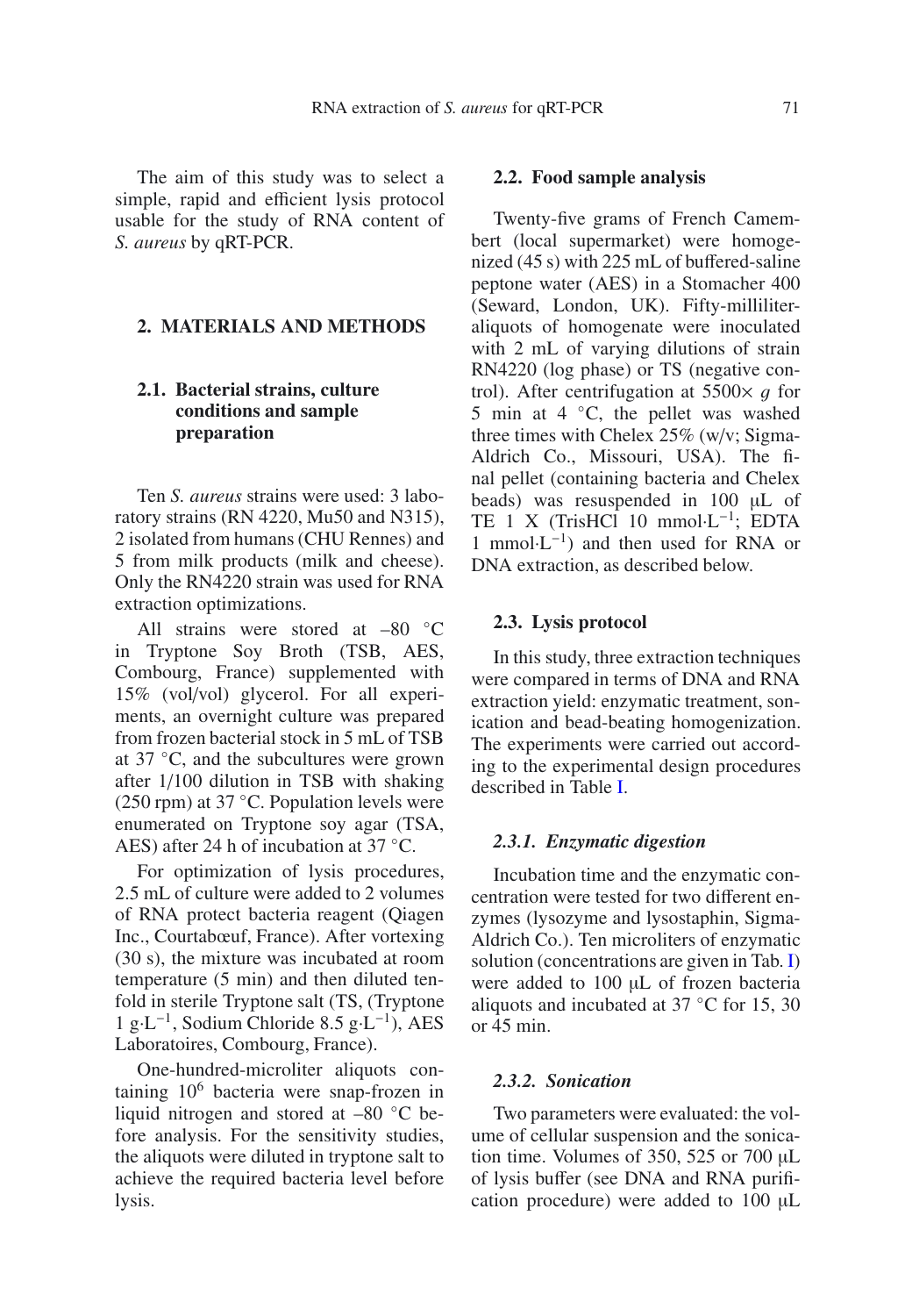|                             |                                         | Table I. Efficiency of DNA and RNA extraction. Analysis of variance (ANOVA) of the results obtained for each experimental design procedure. |                     |                           |                    |                                                        |                                                   |
|-----------------------------|-----------------------------------------|---------------------------------------------------------------------------------------------------------------------------------------------|---------------------|---------------------------|--------------------|--------------------------------------------------------|---------------------------------------------------|
| Experimental<br>design name | Experimental<br>design type             | Factors                                                                                                                                     | Factor values       | P-value for<br>16S rRNA   | P-value for<br>DNA | Mean recovered 16S<br>rRNA copies/aliquot <sup>1</sup> | Mean recovered nuc<br>copies/aliquot <sup>1</sup> |
|                             |                                         | A: volume of liquid (µL)                                                                                                                    | 350; 525; 700       | 0.6789                    | 0.5627             | $2.79 \pm 0.96$                                        | $3.05 \pm 1.73$                                   |
| Sonication                  | Complete $(3^2)$                        | B: sonication time (min)                                                                                                                    | 10; 20; 30          | 0.0396                    | 0.4510             |                                                        |                                                   |
|                             |                                         | A: bead weight (g)                                                                                                                          | 0.275; 0.550; 0.825 | 0.1919                    | 0.5902             |                                                        |                                                   |
|                             | Complete                                | B: volume of liquid (µL)                                                                                                                    | 350; 525; 700       | 0.4682                    | 0.5634             | $3.46 \pm 0.96$                                        | $4.85 \pm 0.78$                                   |
| <b>Bead beating</b>         | $2 \times 3$<br>$(3 \times 3 \times 2)$ | C: beater                                                                                                                                   | MM301; bead-beater  | 0.4748                    | 0.3022             |                                                        |                                                   |
|                             |                                         | D: bead-beating time (min)                                                                                                                  | 2:4:6               | 0.0509                    | 0.4875             |                                                        |                                                   |
|                             |                                         | A: incubation time (min)                                                                                                                    | 15; 30; 45          | 0.4217                    | 0.6595             | $2.39 \pm 1.14$                                        | $3.67 \pm 0.73$                                   |
| Lysostaphine                | $(3^2)$<br>Complete                     | B: lysostaphine (µg. 100 µL <sup>-1</sup> )                                                                                                 | 50; 75; 100         | 0.9007                    | 0.3485             |                                                        |                                                   |
|                             |                                         | A: incubation time (min)                                                                                                                    | 15; 30; 45          | Cannot perform analysis   |                    |                                                        |                                                   |
| Lyzozyme                    | $(3^2)$<br>Complete                     | B: lysozyme ( $\mu$ g·100 $\mu$ L <sup>-1</sup> )                                                                                           | 300; 600; 900       | Data values are all equal |                    |                                                        |                                                   |
|                             |                                         | A: lysostaphine (µg. 100 µL <sup>-1</sup> )                                                                                                 | 50; 75; 100         | 0.9298                    | 0.977              |                                                        |                                                   |
| lysostaphine<br>Lysozyme +  | Behnken<br>Box and                      | B: lysozyme $(\mu g \cdot 100 \mu L^{-1})$                                                                                                  | 300; 600; 900       | 0.4065                    | 0.6179             | $4.17 \pm 0.49$                                        | $4.28 \pm 0.52$                                   |
|                             |                                         | C: incubation time (min)                                                                                                                    | 15; 30; 45          | 0.8503                    | 0.9265             |                                                        |                                                   |

1 In log; mean value ± standard deviation.

<span id="page-3-0"></span><sup>1</sup> In log; mean value  $\pm$  standard deviation.

 $\ddot{\phantom{a}}$  $1$  docio  $\ddot{\phantom{a}}$ l,  $\frac{1}{2}$  $\overline{\phantom{a}}$ l,  $\mathcal{L}$ **ATOTTA**  $\ddot{\phantom{a}}$  $\epsilon$ J

72 W. Ablain et al.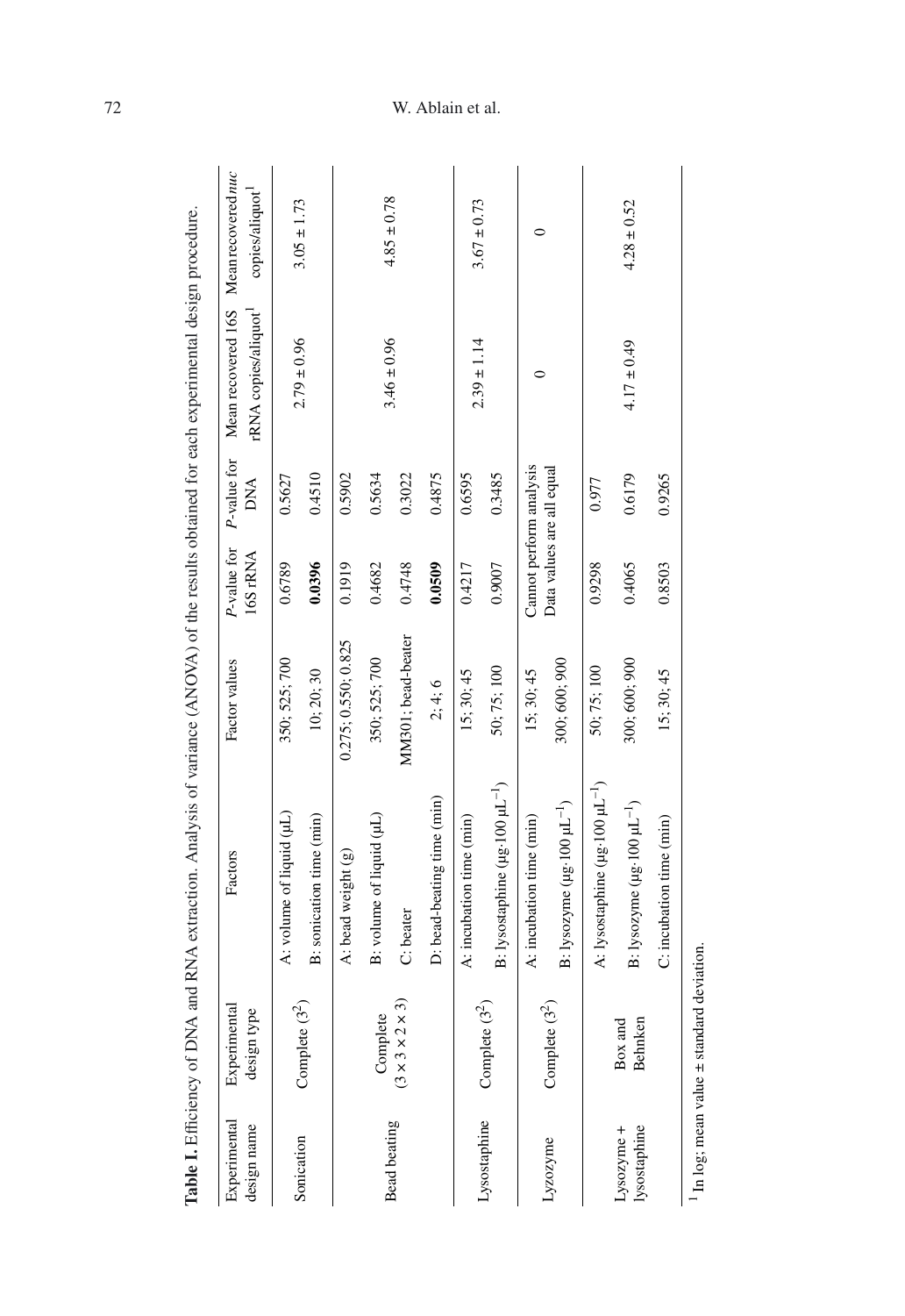of defrosted bacteria aliquots and sonicated for 10, 20 or 30 min at 20  $°C$  in a 20-liter sonication bath (88170 Bioblock Scientific).

#### *2.3.3. Bead beating*

Four parameters were tested: the volume of cellular suspension, the quantity of beads, the bead-beating time and the supplier of the beater. Volumes of 350, 525 or 700 µL of corresponding lysis buffer (see DNA and RNA purification procedure) and 0.275, 0.550 or 0.825 mg of acidwashed zirconium beads (Sigma-Aldrich Co.) were added to 100 µL defrosted bacteria aliquot, then bead-beaten for 2, 4 or 6 min. The preparations were treated by alternating 1-min cycles of beating with incubation on ice for 2 min. Two different beaters were tested: the MM301 (Qiagen) at 30 Hz, and the Beadbeater cell disrupter (Biospec Products; Bartlesville, Oklahoma), at 3200 rpm speed.

#### *2.3.4. Experimental design*

For each lysozyme and lysostaphin digestion, and for sonication and beadbeating protocols, the lysis was performed according to a complete factorial design. For simultaneous lysostaphin and lysozyme digestion, a Box-Behnken design [\[7](#page-11-7)] was used. The order of the experiments was randomized for each protocol. Each experimental design was performed only once.

DNA and RNA quantity and quality were taken into account to evaluate the performance of the lysis protocols.

## **2.4. DNA and RNA purification procedure**

Bacterial genomic DNA and total RNA were purified using the Nucleospin DNA plant L kit or the Nucleospin RNA II minikit (Macherey-Nagel GmbH & Co. KG, Düren, Germany) according to the manufacturer's recommendations, but modified as follows, before the lysate clarification state: the crude lysates were completed at 700 µL with C4 solution/EtOH (vol/vol) mix or with RA1 solution/beta-mercapto-ethanol mix for the DNA and RNA protocol, respectively. The elution was performed in a 200-µL or 60-µL one-step procedure for DNA and RNA, respectively. After elution, the samples were frozen immediately and stored at –80 ◦C until use. Contaminating genomic DNA was removed from total RNA using the DNA-free kit (Ambion, Austin, Texas, USA), according to the manufacturer's recommendations. The absence of DNA in RNA extracts was assessed by real-time PCR targeting of the 16S rRNA gene.

## **2.5. Oligonucleotide primers and probes used**

*S. aureus*-specific oligonucleotides and fluorogenic probes (Tab.  $II$ ), targeting the *nuc* single-copy gene and the 16S rRNA 5-copy gene were designed on the basis of the Mu50 strain gene (accession number ID: 158878) with Primer Express, software version 2.0 (Applied Biosystems, Foster City, California, USA). Our primers and probes specifically distinguished *S. aureus* strains from nontarget bacteria, as assessed on 10 staphylococcal (strains RN4220; LMA1049; LMA1053; LMA1054; LMA1093; LMA1094; LMA1095; LMA1177; LMA1178; Mu50) and 13 "non-staphylococcal" strains (*Pseudomonas aeruginosa; Escherichia coli; Klebsellia oxytoca*; *Klebsellia pneumoniae*; *Enterococcus faecalis*; *Enterococcus faecium* CIP; *Enterococcus durans*; *Streptococcus bovis*; *Streptococcus equinus*; *Listeria monocytogenes EfGDe*; *Salmonella enteritidis*; *Bacillus cereus*; Yersinia enterocolitica) and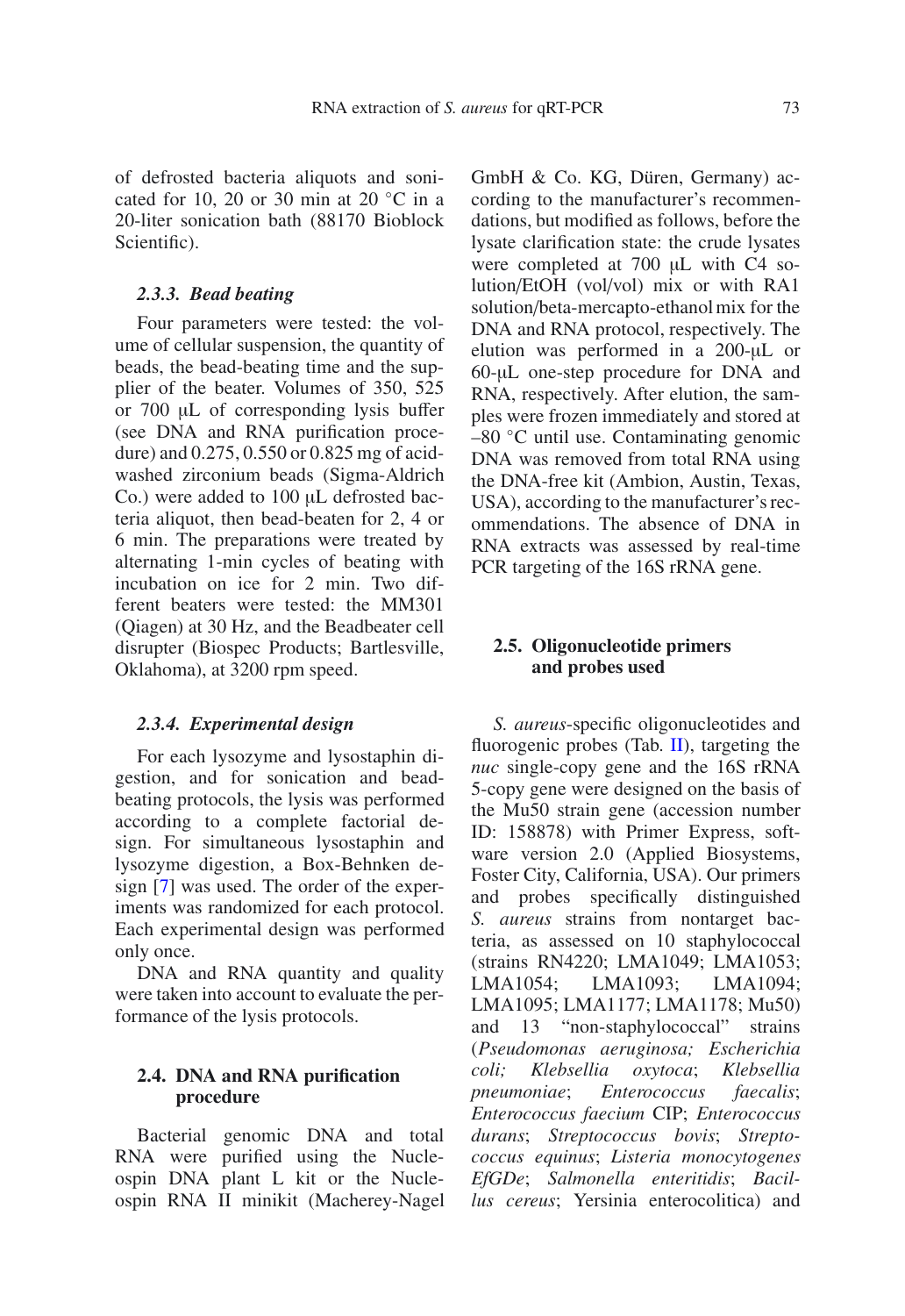<span id="page-5-0"></span>**Table II.** Oligonucleotides used for both real-time PCR and qRT-PCR assays.

|          | Target gene Accession n° Name |          | Type | Sequence                                                              |
|----------|-------------------------------|----------|------|-----------------------------------------------------------------------|
| nuc      | $g_1$  46623                  |          |      | nuc SaQfor Forward primer 5'-ATG GAC GTG GCT TAG CGT AT-3'            |
|          |                               |          |      | nuc SaQrev Reverse primer 5'-TGA CCT GAA TCA GCG TTG TC-3'            |
|          |                               |          |      | nuc SaQp Taqman probe 5'-TCG TCA AGG CTT GGC TAA AGT TGC-3'           |
| 16S rRNA |                               |          |      | gi 1121873 16S SaQfor Forward primer 5'-CCG TCA CAC CAC GAG AGT TT-3' |
|          |                               |          |      | 16S SaOrev Reverse primer 5'-TTA CGA CTT CAC CCC AAT CA-3'            |
|          |                               | 16S SaOp |      | Taqman probe 5'-CCG AAG CCG GTG GAG TAA CCT T-3'                      |

one "non-*S. aureus*" (*Staphylococcus epidermidis)* strain (data not shown).

#### **2.6. Real-time PCR conditions**

The assays were performed in duplicate with a 20-µL real-time PCR amplification mixture containing 15 µL of PCR mix (1 X Taq DNA polymerase buffer (Qiagen Inc., Valencia, California, USA), 2.5 mmol·L−<sup>1</sup> MgCl<sub>2</sub> (Sigma-Aldrich), 200 µmol·L<sup>-1</sup> dNTPs mix (Sigma-Aldrich), 0.4 µmol·L−<sup>1</sup> forward and reverse primers,  $0.2 \mu$ mol·L<sup>-1</sup> fluorogenic FAM-TAMRA-labeled probe, 0.1% BSA (w/w) (Sigma-Aldrich), 0.01% Tween  $20 \, (w/w)$ ,  $0.75 \, U$  Taq DNA polymerase (Qiagen) and 5 µL DNA or cDNA. Reactions were done with an iCycler apparatus (Bio-Rad Laboratories, California, USA) with the following program: 4 min at 95 ◦C, followed by 46 cycles of 15 s at 95 ◦C and 45 s at 57 ◦C (*nuc* gene phase) or 58 ◦C (16S rRNA gene phase).

The standard curves were generated by using tenfold dilution series  $(2.44 \times 10^0$  to  $2.44 \times 10^4$  genome units (GU)/well) of genomic DNA. Purified genomic DNA solution  $(3.10^8 \text{ GU} \cdot \text{mL}^{-1})$  was quantified using PicoGreen (Molecular Probes, Eugene, Oregon, USA) in a luminescence spectrometer LS50B (Perkin-Elmer, Norwalk, Connecticut, USA), and diluted to the working concentration in double-distilled water. The corresponding genome units number was calculated on the basis of the size of the *S. aureus* genome [\[13\]](#page-11-8): one molecule of genomic DNA corresponded to 3.23 fg of DNA. All reactions were performed in duplicate. The 95% confidence interval was calculated for each serial dilution, according to a binomial distribution [\[11](#page-11-9), [18](#page-12-3)] by using the STATGRAPHICS Plus software, version 5.0 (Chicago, Illinois, USA).

## **2.7. Quantitative Reverse Transcriptase PCR (qRT-PCR)**

Quantitative RT-PCRs were conducted in two-step reactions using the iCycler (Bio-Rad). SuperScript II reverse transcriptase (Invitrogen, Carlsbad, California, USA) was used to produce single-strand cDNA from 5 µL of purified total RNA according to the supplier's instructions. The cDNA synthesis was primed by the 16S SaQrev primer (Tab. [II\)](#page-5-0) at 42 ◦C for 50 min.

#### **2.8. Statistical analysis**

For each lysis protocol, RNA quantity and quality were measured by realtime RT-PCR, while DNA quantity and quality were measured by real-time PCR. The STATGRAPHICS Plus 5.0 software (Chicago, Illinois, USA) was used for all statistical analyses for RNA and DNA quantities. Multiple group comparisons were made using analysis of variance (ANOVA).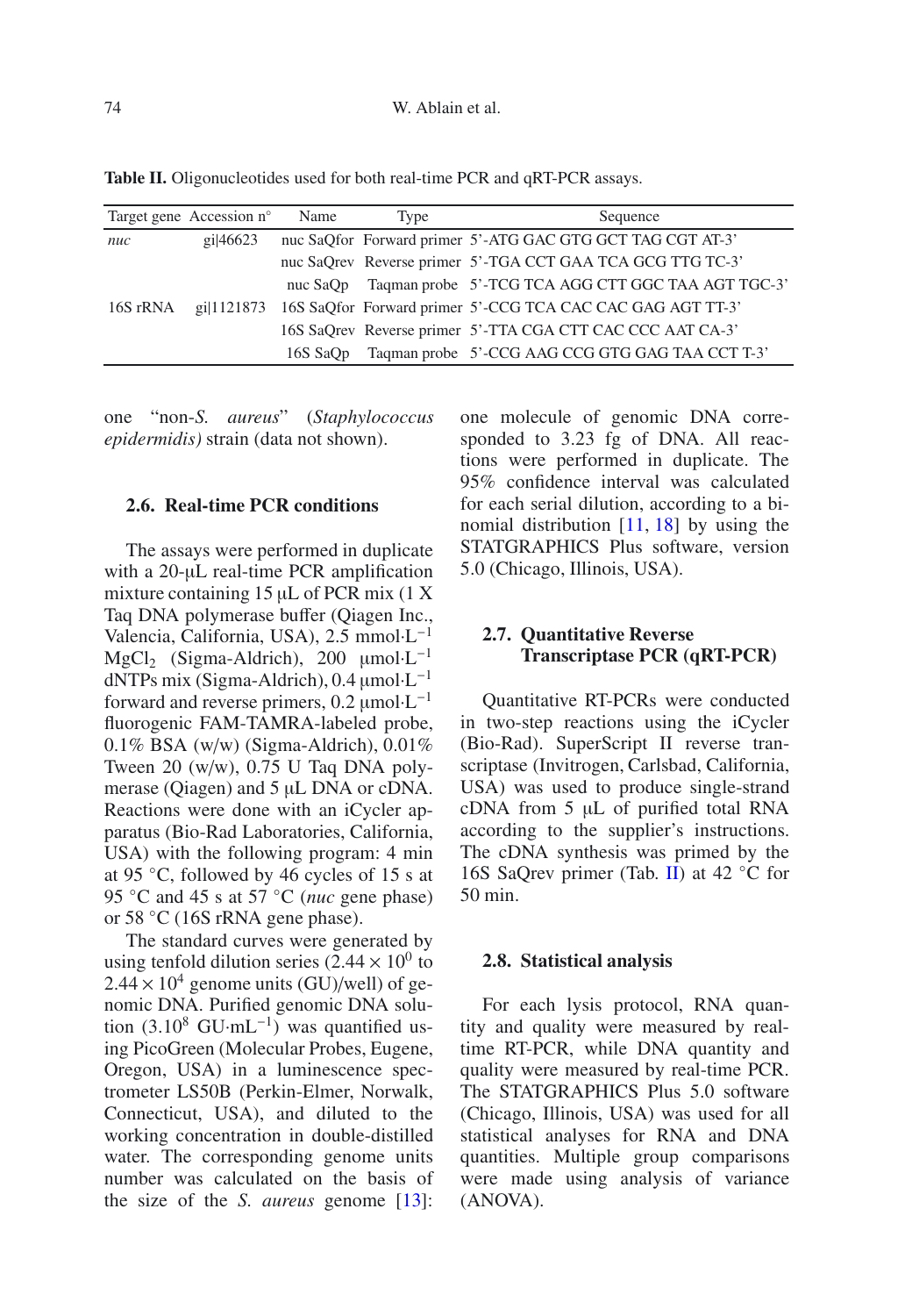<span id="page-6-0"></span>**Table III.** Chosen protocols and results of lysis optimization. All the MM301 bead-beating protocols were ordered firstly in terms of purified RNA amount and secondly in term of purified DNA amount. Only the eight first classified protocols were considered for the lysis optimization study.

|                |       |                  |              |                |         |      | LogSQ RNA/starting tube <sup>1</sup> LogSQ DNA/starting tube <sup>1</sup> |      |
|----------------|-------|------------------|--------------|----------------|---------|------|---------------------------------------------------------------------------|------|
| Protocol       | Bead  | Volume           | Beater       | Bead-beating   | Without | With | Without                                                                   | With |
|                |       | weight of liquid |              | time           |         |      | pretreatment pretreatment pretreatment pretreatment                       |      |
|                | (g)   | $(\mu L)$        |              | (min)          |         |      |                                                                           |      |
|                | 0.275 | 700              | MM301        | $\overline{4}$ | 4.97    | 5.47 | 5.21                                                                      | 6.02 |
| $\overline{2}$ | 0.550 | 350              | MM301        | 4              | 4.46    | 5.38 | 5.38                                                                      | 5.73 |
| 3              | 0.550 | 700              | MM301        | 4              | 4.46    | 5.38 | 4.96                                                                      | 5.72 |
| $\overline{4}$ | 0.825 | 350              | MM301        | 6              | 3.99    | 5.33 | 5.56                                                                      | 5.78 |
| 5              | 0.550 | 350              | MM301        | 6              | 3.99    | 5.23 | 4.89                                                                      | 5.93 |
| 6              | 0.550 | 525              | MM301        | 4              | 3.96    | 4.97 | 5.52                                                                      | 6.16 |
| 7              | 0.275 | 350              | MM301        | 4              | 3.93    | 4.96 | 5.13                                                                      | 5.94 |
| 8              | 0.550 | 700              | <b>MM301</b> | 6              | 3.73    | 4.56 | 4.81                                                                      | 5.64 |

<sup>1</sup> Estimated by O-PCR and RT-O-PCR before lysis optimization.

#### **3. RESULTS**

## **3.1. Sensitivity and quantification of the real-time PCR assays**

The capacity of the real-time PCR method to determine accurately the number of targets (DNA gene copies) present in the sample was assessed. As few as 2.4 target molecules (12 for 16S rRNA) per well could be detected with 90% probability, and constituted the detection limit value  $(DL<sub>nuc</sub>$  or  $D<sub>L16S</sub>$ ). Positive amplification and accurate quantification  $(\pm 0.14 \text{ log})$ were achieved in 100% of the replicates when 24 or more target molecules were present (120 for 16S rRNA), and constituted the quantification limit value  $QL_{\text{nuc}}$ or QL16S) (note that the *nuc* gene is in monocopy in the *S. aureus* genome and that 16S rRNA is present in 5 copies).

The relationship between the initial number of *S. aureus* DNA molecules and Threshold Cycle values (TC) was linear down to 24 (*nuc*) and 12 (16S rRNA) target molecules, as indicated by the regression coefficient obtained ( $R^2 = 0.997$ ). The calculated slopes (–3.621, *nuc*; –3.419, 16S rRNA) indicated that our real-time PCR systems were highly linear and that reliable quantification was possible within this interval.

## **3.2. Comparison of the lysis protocols**

Real-time PCR results allowed assessment of the lysis efficiency, while qRT-PCR results provided information about the RNA quality.

Table [I](#page-3-0) summarizes the results of the ANOVA analysis for each experimental procedure. For sonication, bead beating and enzymatic lysis, none of the factors have a statistically significant effect on the quantity of detected DNA at the 95% confidence level. Nevertheless, the average quantity of DNA (GU/bacterial frozen aliquot) obtained with the bead-beating lysis protocol was higher than that obtained by the other protocols tested (Tab. [I\)](#page-3-0) but remained inferior to the initial quantity (4.85  $\pm$  0.78 log GU/aliquot versus 6 log GU/aliquot).

With regards to the RNA quantification for enzymatic lysis, none of the factors had a significant effect ( $P < 0.05$ ) on the quantity of detected RNA. For sonication lysis and for bead-beating lysis, the variance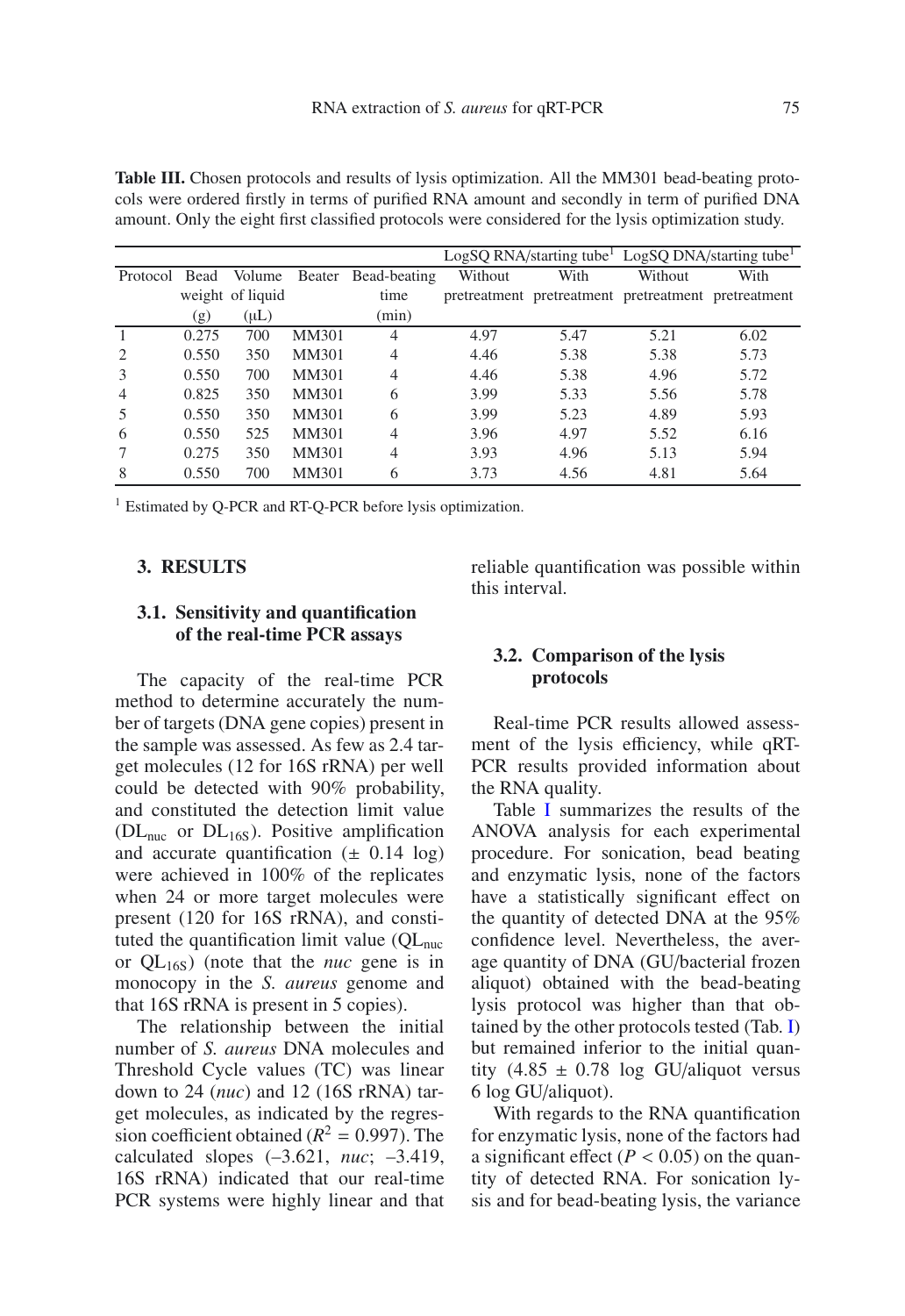of time had a statistically significant effect  $(P < 0.05)$  on the detected quantity of RNA (Tab. [I\)](#page-3-0). In fact, for sonication lysis, a procedure time of 10 min was significantly ( $P < 0.05$ ) more effective, while a procedure time of 4 min was significantly more effective ( $P < 0.05$ ) for bead beating. The average quantity of RNA (16S rRNA copies/bacterial frozen aliquots) obtained for a bead-beating time of 4 min  $(3.9 \pm 0.52 \text{ log})$  was higher than that obtained 0.52 log) was higher than that obtained<br>with 10 min of sonication  $(3.4 + 0.39 \log)$ . with 10 min of sonication  $(3.4 \pm 0.39 \log)$ ,<br>suggesting that bead-beating lysis was betsuggesting that bead-beating lysis was better for RNA extraction (data not shown).

For lyzosyme lysis, regardless of the tested conditions, no DNA or RNA was detectable by real-time PCR or qRT-PCR, respectively, suggesting that lyzosyme was not effective for digestion of the staphylococcal cell wall.

Concerning both real-time PCR and qRT-PCR signals, bead-beating lysis appeared to be the most effective protocol, but did not allow 100% lysis efficiency. These results suggest that the conditions for this lysis procedure have to be improved.

## **3.3. E**ff**ect of lysostaphin pretreatment on the bead-beating lysis e**ffi**ciency**

In order to improve the bead-beating procedure, we studied the effect of enzymatic pretreatment on bead-beating lysis efficiency. Since the type of beater did not have a statistically significant effect on the quantity of either RNA or DNA, we selected the MM301 beater for the study, which permitted more analyses to be conducted at the same time. Since none of the factors tested for lysostaphin lysis had a statistically significant effect  $(P > 0.05)$ on the quantity of detected DNA and RNA (Tab. [I\)](#page-3-0), we chose both the lowest dose and the shortest incubation time. The chosen protocols are summarized in Table [III.](#page-6-0) ANOVA analysis showed that lysostaphin pretreatment significantly (*P* = 0.001) improved bead-beating lysis effi-<br>ciency for all protocols tested (using 10<sup>6</sup> bacteria frozen aliquots). On average, the increase in amount was approximately 0.7 log for DNA (5.<sup>86</sup> <sup>±</sup> <sup>0</sup>.18 log of *nuc* copies/aliquot with lysostaphin pretreatment versus  $5.16 \pm 0.31$  log without) and 1 log for RNA  $(5.17 \pm 0.27)$  log of 16S rRNA copies/aliquot with lysostaphin pretreatment versus  $4.21 \pm 0.45$  log without) (Tab. [III\)](#page-6-0). With regards to RNA quantities, protocol 2 appeared to be statistically the most efficient for RNA extraction (Student's *<sup>t</sup>*-test *<sup>P</sup>* <sup>=</sup> <sup>0</sup>.05) (data not shown). Hence, this protocol was selected for the next study.

## **3.4. Protocol e**ffi**ciency with di**ff**erent staphylococcal strains and growth states**

The efficiency of the selected protocol was tested with 10 different staphylococcal strains (in the stationary state). For one strain (RN4220), 2 different growth states were studied. The protocol was efficient for all the strains for both DNA and RNA extractions (data not shown). The mean recovery rates were  $92.4 \pm 12.5\%$  for DNA and  $67.4 \pm 19.8\%$  for RNA, respectively (as determined by relating GU or 16S rRNA copy numbers to  $CFU·mL^{-1}$ ). For strain RN4220, the DNA recovery rate obtained for exponential (103.2  $\pm$  1.1%) and stationary  $(104.0 \pm 1.3\%)$  growth phases showed that lysis was equally efficient for both states ( $P < 0.001$ ). Nevertheless, for the RNA quantity, a significant  $(P < 0.05)$ difference  $(32.3 \pm 4.7\%$  versus  $122.7 \pm$ <sup>15</sup>.5%) could be observed, suggesting that 16S rRNA was more abundant in the microbial cell during its exponential state than its stationary phase.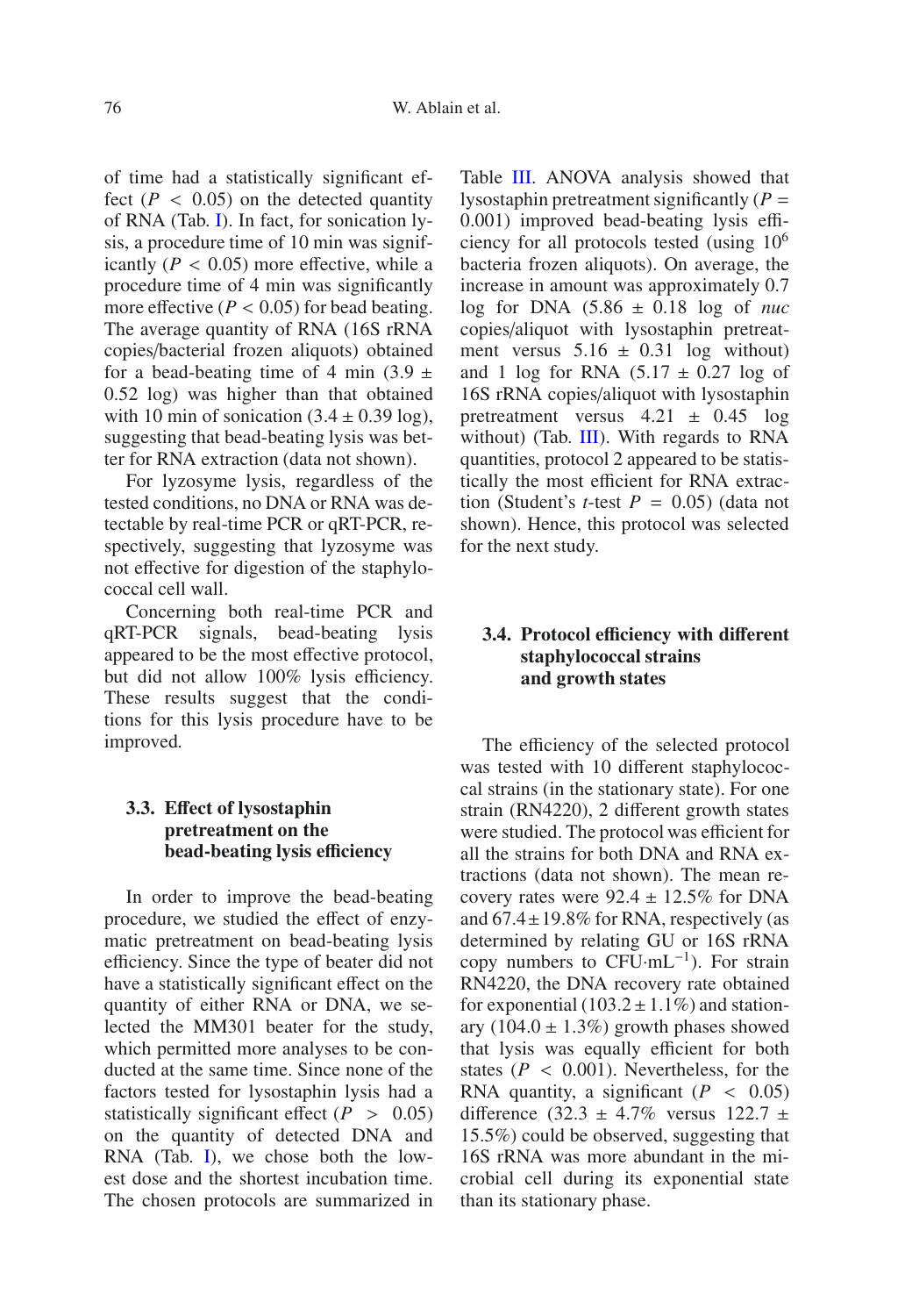## **3.5. Sensitivity of the optimal protocol**

The sensitivity of the lysis protocol assay was investigated by using different initial quantities of strain RN4220 in the exponential phase. The results are summarized in Table [IV.](#page-9-0) For the qRT-PCR assays, the overall quantification limit was  $5.5 \times 10^3$  CFU·mL<sup>-1</sup> (i.e.  $1.15 \times 10^1$  equivalent GU/PCR), and the detection limit value was tenfold inferior. The linear regression analysis of CT values related to bacterial numbers in the reactions yielded a  $R^2$  value of 0.999 with a slope similar  $(-3.45)$  to that obtained with purified genomic DNA (–3.41), indicating that our qRT-PCR assays accurately quantified *S. aureus* 16S rRNA on the interval. Furthermore, these results suggested that our protocol could be applied to gene expression level studies with as little as  $5.5 \times$  $10^3$  CFU·mL<sup>-1</sup>

#### **3.6. Food sample analysis**

The ability of our procedure to detect *S. aureus* 16S rRNA in Camembert cheese was evaluated. The results showed successful amplification in all the contaminated cheese samples, while no signal was detected in uninoculated foods (Tab. [IV\)](#page-9-0). The 16S rRNA amplicon was detected down to concentrations of  $1.1 \times 10^2$ copies of 16S rRNA·g−<sup>1</sup> of Camembert (i.e.  $1.15 \times 10^1$  equivalent GU/PCR when 5 g of cheese are analyzed), and  $1.1 \times 10^3$ copies of 16S rRNA·g−<sup>1</sup> were quantified with 63% of accuracy.

#### **4. DISCUSSION**

In the literature, lysis protocols are usually described for RNA extraction from Gram-positive bacteria, but the particular conditions of the tests are different from those encountered in diagnostics. In order to select the most efficient protocol, we tested different protocols using five screening experimental design procedures: sonication, lysostaphin and/or lysozyme lysis, and bead beating in conditions frequently described in the literature. The results obtained by enzymatic lysis confirmed that *S. aureus* was completely resistant to lysozyme, as previously demonstrated by Bera et al. [\[1,](#page-11-10) [3\]](#page-11-11). On the other hand, the lysostaphin lysis appeared largely efficient in releasing nucleic acids from *S. aureus,* for both real-time PCR and qRT-PCR applications. Nevertheless, the lysostaphin lysis was not complete. Indeed, the number of *nuc* copies detected (4.67 log GU·mL−1) did not reach the number of cells subjected to the disruption (7 log GU·mL<sup>-1</sup>).

For the combined lysozyme and lysostaphin lysis, the yield of extracted nucleic acid was slightly better than that obtained for lysostaphin lysis alone. These results showed that lyzosyme potentates the lysostaphin anti-staphylococcal activity, as previously observed by Cisani et al., but the effects of lyzozyme are quite weak [\[10](#page-11-12)]. Two mechanical disruptions were also tested: sonication and bead-beating methods. The sonication procedure was not very effective for either DNA or RNA extraction. The use of a more complete experimental design, integrating sonication generator power and the ultra-sound frequency could allow for optimization of this lysis [\[16\]](#page-12-0). For the bead-beating protocol, a preliminary study showed that zirconium beads were more efficient than glass beads. The bead-beating procedure appeared to be the most efficient for DNA and RNA extraction; however, lysis was not complete, suggesting that the bead-beating protocol requires further optimization. Note that both mechanical disruption methods presented an optimum recovery rate for 16S rRNA, using the minimal experimental conditions (time, power, etc.). Longer disruption treatments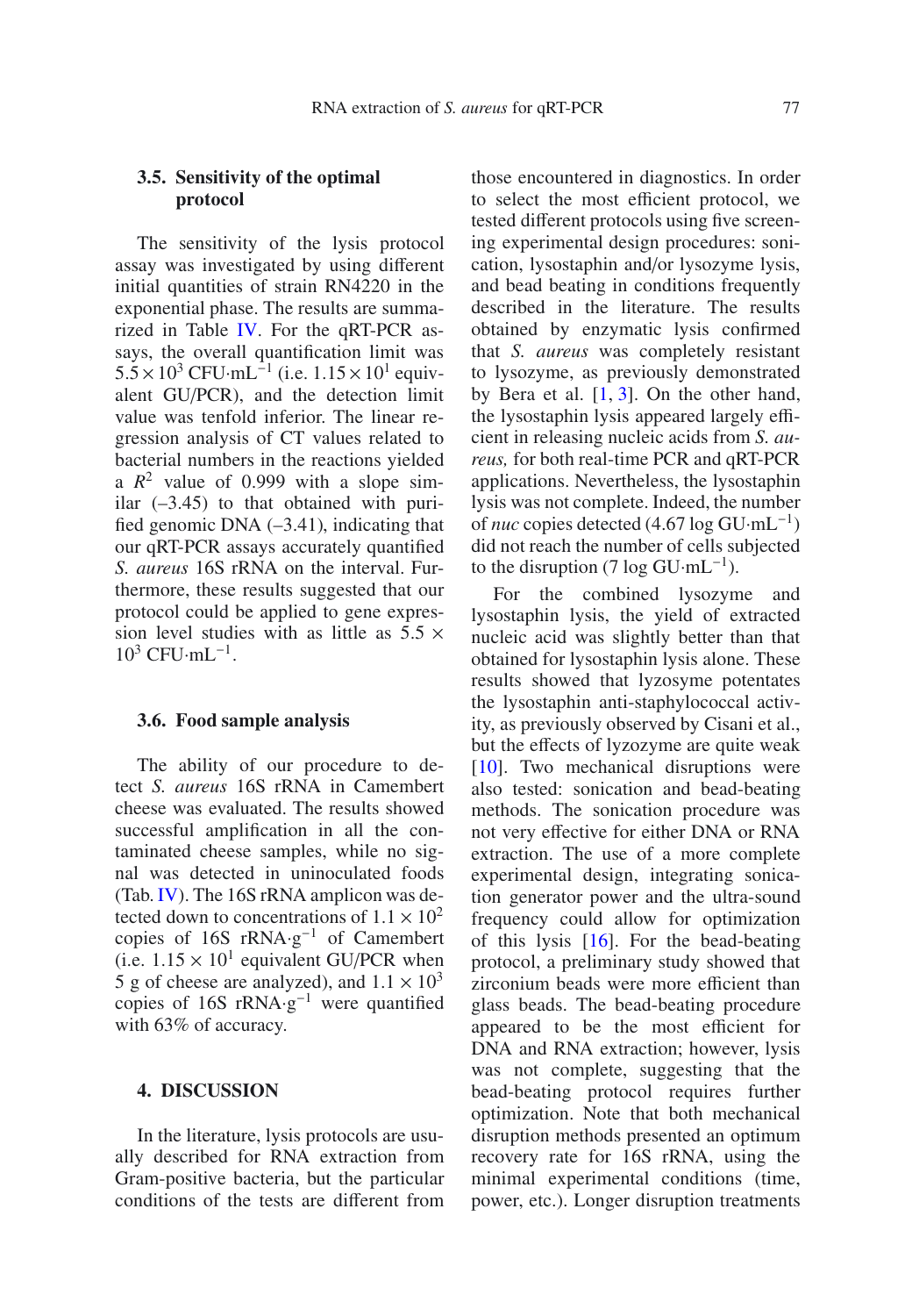<span id="page-9-0"></span>

| Recovery rate<br>101.9<br>101.2<br>97.2<br>97.2<br>e<br>C<br>$0.\overline{3}$<br>0.3<br>0.5<br>0.4<br>SD<br>5<br>Mean<br>16.4<br>19.9<br>23.2<br>$\overline{13}$<br>5.50 $E+08$<br>$CFU·mL^{-1}$<br>5.50 $E+07$<br>$5.50 E + 06$<br>$5.50 E + 05$                                        | CFU- $g^{-1}$ of cheese |                          |                            |
|------------------------------------------------------------------------------------------------------------------------------------------------------------------------------------------------------------------------------------------------------------------------------------------|-------------------------|--------------------------|----------------------------|
|                                                                                                                                                                                                                                                                                          |                         | 5                        | Recovery rate <sup>1</sup> |
|                                                                                                                                                                                                                                                                                          |                         | SD<br>Mean               | ofo                        |
|                                                                                                                                                                                                                                                                                          | $1.10E + 07$            | 0.4<br>13.3              | 81                         |
|                                                                                                                                                                                                                                                                                          | $1.10E + 06$            | 16.7                     | 83.8                       |
|                                                                                                                                                                                                                                                                                          | $1.10E + 0.5$           | 20.1                     | 84.3                       |
|                                                                                                                                                                                                                                                                                          | $1.10E + 04$            | $0.\overline{8}$<br>23.8 | 65.8                       |
| 84.3<br>0.6<br>26.9<br>5.50 E+04                                                                                                                                                                                                                                                         | $1.10E+03$              | 27.3                     | 63.1                       |
| 83.8<br>$\overline{0.5}$<br>30.3<br>5.50 $E+03$                                                                                                                                                                                                                                          | $1.10E+02$              | $\overline{12}$<br>30.8  | $\widetilde{\mathbf{z}}$   |
| $\widetilde{z}$<br>33.9<br>5.50 $E+02$                                                                                                                                                                                                                                                   | $1.10E+01$              | $\vec{=}$<br>34.6        | g                          |
| 96<br>5<br>14.6<br>$5.50 E + 08$                                                                                                                                                                                                                                                         | $1.10E + 07$            | 14.5                     | 97.9                       |
| 100.4<br>$\overline{C}$<br>18.1<br>5.50 $E+07$                                                                                                                                                                                                                                           | $1.10E + 06$            | 18.2                     | 94.8                       |
| 90.7<br>0.2<br>21.9<br>$5.50 E + 06$                                                                                                                                                                                                                                                     | $1.10E+05$              | 0.2<br>22                | 84.6                       |
| 87.8<br>0.4<br>25.6<br>5.50 E+05                                                                                                                                                                                                                                                         | $1.10 E + 04$           | 0.4<br>25.7              | 78.8                       |
| 93<br>0.4<br>29.1<br>$5.50E+04$                                                                                                                                                                                                                                                          | $1.10 E + 03$           | 0.5<br>29.3              | 80.4                       |
| $\widetilde{z}$<br>0.7<br>32.8<br>$5.50 E + 03$                                                                                                                                                                                                                                          | $1.10 E + 02$           | 33.3                     | $\widetilde{C}$            |
| £<br>36.4<br>$5.50 E + 02$                                                                                                                                                                                                                                                               | $1.10E + 01$            | 37.1                     | £                          |
| The actual CFU were determined in parallel by standard plate counting (reference method), and the deviation with respect to the<br>CT values determined with bacterial cultures were extrapolated to regression curves previously obtained with standard DNA solutions to calculate the- |                         |                          |                            |
| theoretical value was expressed as a percentage (i.e., relative accuracy). NQ: not quantifiable, ND: not detectable, SD: standard deviation.                                                                                                                                             |                         |                          | $\overline{0}$ .           |

Table IV. Average CT and quantification accuracy values for RNA and DNA measured from different initial bacteria concentrations in pure culture or fferent initial bacteria concentrations in pure culture or **Table IV.** Average CT and quantification accuracy values for RNA and DNA measured from di ranagtad 3 times in Camembert cheese homogenate. Each experiment was repeated 3 times. angta Egob avnariment was in Camembert cheese homo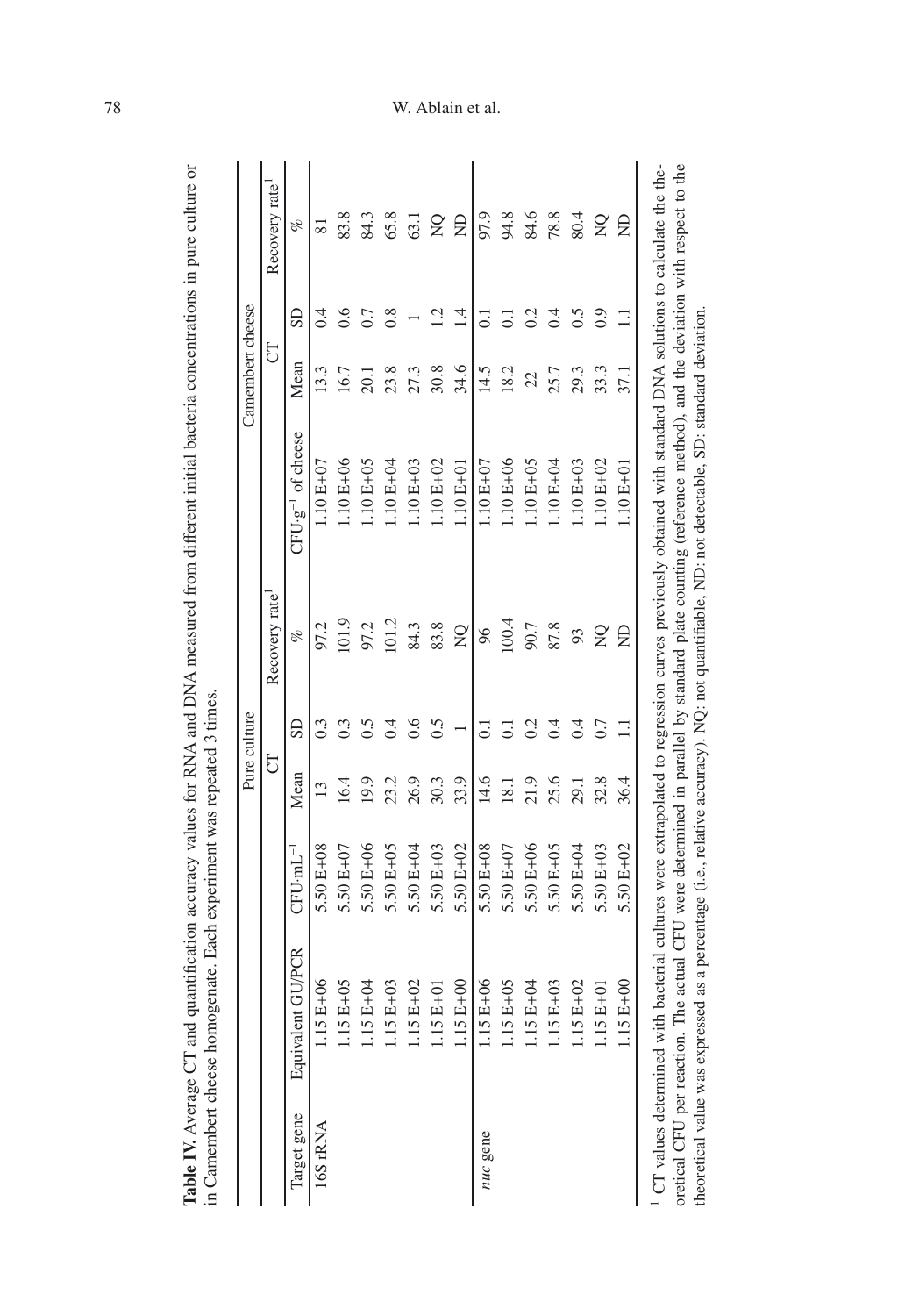decreased the 16S rRNA yield. This could be due to 16S rRNA degradation occuring by stronger lysis treatments.

Lysostaphin pretreatment applied before the bead-beating procedure significantly  $(P$ -value = 0.05) improved the nucleic acid yield. Moreover, the studies using different staphylococcal strains demonstrated that our protocol was effective for DNA and RNA recovery for all the strains tested. Our protocol was equally effective for the two physiological states tested: cells collected from exponential or stationary growth states. Furthermore, there were fourfold more copies of 16S rRNA detectable in log phase bacteria than in stationary phase bacteria. These results are in agreement with those obtained by Vandecasteele et al. [\[19](#page-12-4), [20\]](#page-12-5), who showed that the ratio cDNA/CFU for 16S rRNA was 25 during the exponential phase for *S. epidermidis* and was 3 during the stationary phase.

The most challenging aspect of designing methods for the detection of foodborne pathogens is the achievement of a low detection limit. This goal is of particular importance for *S. aureus*, which is often present in low numbers in food products [\[1\]](#page-11-10). Transcriptomic studies of pathogen bacteria by qRT-PCR require extraction of bacterial total RNA content. Actually, the accuracy of gene expression evaluation is recognized to be influenced by the quantity and quality of starting RNA. The qRT-PCR results were very similar to the quantitative results obtained by the plate count method over a five log range of CFU. This indicated that our method allowed an accurate quantification of *S. aureus* 16S rRNA at concentrations as low as 5.5<sup>×</sup>  $10^3$  CFU·mL<sup>-1</sup> (i.e.  $1.15 \times 10^1$  equivalent GU/PCR) in broth cultures, while the sensitivity was reduced by ten in Camembert cheese ( $1.1 \times 10^3$  CFU·g<sup>-1</sup> of Camembert, i.e.  $1.15 \times 10^2$  equivalent GU/PCR). Note that 50 mL of homogenate (corresponding to 5 g of cheese) was analyzed versus only 100 µL for broth culture samples. In fact, problems in applying a RT-PCR assay to foods can arise from various factors [\[8](#page-11-13)] such as the presence of substrates chelating magnesium ions necessary for PCR, degradation of nucleic acids and/or primers by RNases or DNases, and direct inhibition of DNA polymerase and reverse transcriptase. The degree of inhibition is greatly dependent on the type of food. The removal of food components such as proteins, fats and polysaccharides can positively affect the yield and quality of extracted nucleic acids [\[5\]](#page-11-14). Therefore, the level of contaminating substances was reduced by the introduction of specific additional steps during the processes of extraction from cheese samples. The lower sensitivity of the assay for Camembert versus pure culture was probably due to a greater loss of cells (and the consequent minor RNA yield), as a result of the more complex extraction procedure required for this kind of sample. Nonetheless, these results demonstrate the suitability of RT-PCR for studying the expression of genes of *S. aureus* in Camembert; it could be successfully adopted for use with other foods. However, the method should also be tested on naturally contaminated samples, since distribution and physiology of *S. aureus* in naturally contaminated cheese might be very different, compared with artificially contaminated samples.

Our procedure allows the detection and quantification of 16S rRNA in about 4 h. Using RNA extracts from dilutions of bacteria, the experiments demonstrated a good linear correlation between the total cell number and the fluorescence signals. The accurate quantification of the 16S rRNA obtained from food samples showed values lower than the values from pure cultures. However, this difference can be attributed to two additional variables; namely, the food matrix effect and the presence of endogenous microflora. Indeed, the chemical and genetic complexity of the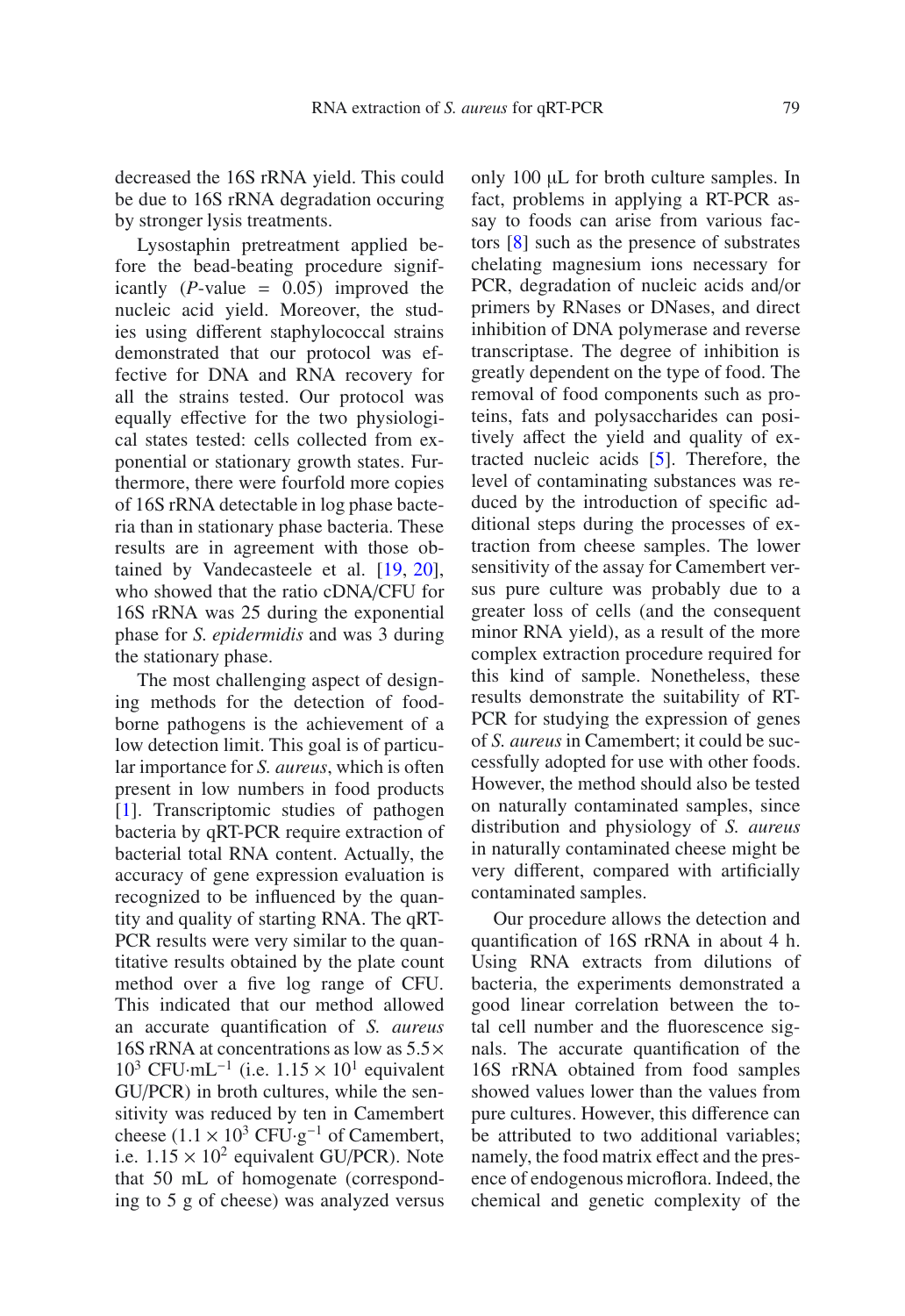naturally contaminated food samples, often associated with a large amount of bacteria, might affect either the quality or the yield of total RNA, or both.

#### **5. CONCLUSION**

In conclusion, we have developed a simple, rapid (in less than one hour) and sensitive lysis protocol applicable to different *S. aureus* strains. This protocol allowed an extraction of both high quality and large quantity of DNA and RNA, for further realtime PCR and qRT-PCR applications. This protocol could constitute an essential tool for transcriptomic study of *S. aureus*, such as the study of differential RNA content of live or dead bacteria in Camembert.

**Acknowledgements:** We thank S. Chevalier for competent technical assistance.

## **REFERENCES**

- <span id="page-11-10"></span>[1] Alarcon B., Vicedo B., Aznar R., PCR-based procedures for detection and quantification of *Staphylococcus aureus* and their application in food, J. Appl. Microbiol. 100 (2006) 352–364.
- <span id="page-11-2"></span>[2] Aldous W.K., Pounder J.I., Cloud J.L., Woods G.L., Comparison of six methods of extracting *Mycobacterium tuberculosis* DNA from processed sputum for testing by quantitative real-time PCR, J. Clin. Microbiol. 43 (2005) 2471–2473.
- <span id="page-11-11"></span>[3] Bera A., Herbert S., Jakob A., Vollmer W., Gotz F., Why are pathogenic staphylococci so lysozyme resistant? The peptidoglycan O-acetyltransferase OatA is the major determinant for lysozyme resistance of *Staphylococcus aureus*, Mol. Microbiol. 55 (2005) 778–787.
- <span id="page-11-3"></span>[4] Bergh K., Stoelhaug A., Loeseth K., Bevanger L., Detection of group B streptococci (GBS) in vaginal swabs using real-time PCR with TaqMan probe hybridization, Indian J. Med. Res. 119 Suppl. (2004) 221–223.
- <span id="page-11-14"></span>[5] Bleve G., Rizzotti L., Dellaglio F., Torriani S., Development of reverse transcription

(RT)-PCR and real-time RT-PCR assays for rapid detection and quantification of viable yeasts and molds contaminating yogurts and pasteurized food products, Appl. Environ. Microbiol. 69 (2003) 4116–4122.

- <span id="page-11-4"></span>[6] Bourrain M., Achouak W., Urbain V., Heulin T., DNA extraction from activated sludges, Curr. Microbiol. 38 (1999) 315–319.
- <span id="page-11-7"></span>[7] Box G., Behnken D., Some new three-level designs for the study of quantitative variables, Technometrics 2 (1960) 455–475.
- <span id="page-11-13"></span>[8] Bustin S.A., Absolute quantification of mRNA using real-time reverse transcription polymerase chain reaction assays, J. Mol. Endocrinol. 25 (2000) 169–193.
- <span id="page-11-1"></span>[9] Bustin S.A., Nolan T., Pitfalls of quantitative real-time reverse-transcription polymerase chain reaction, J. Biomol. Tech. 15 (2004) 155–166.
- <span id="page-11-12"></span>[10] Cisani G., Varaldo P.E., Grazi G., Soro O., High-level potentiation of lysostaphin anti-staphylococcal activity by lysozyme, Antimicrob. Agents Chemother. 21 (1982) 531–535.
- <span id="page-11-9"></span>[11] Kay S., Van den Eede G., The limits of GMO detection, Nat. Biotechnol. 19 (2001) 405.
- <span id="page-11-5"></span>[12] Kocagoz T., Yilmaz E., Ozkara S., Kocagoz S., Hayran M., Sachedeva M., Chambers H.F., Detection of *Mycobacterium tuberculosis* in sputum samples by polymerase chain reaction using a simplified procedure, J. Clin. Microbiol. 31 (1993) 1435–1438.
- <span id="page-11-8"></span>[13] Kuroda M., Ohta T., Uchiyama I., Baba T., Yuzawa H., Kobayashi I., Cui L., Oguchi A., Aoki K., Nagai Y., Lian J., Ito T., Kanamori M., Matsumaru H., Maruyama A., Murakami H., Hosoyama A., Mizutani-Ui Y., Takahashi N.K., Sawano T., Inoue R., Kaito C., Sekimizu K., Hirakawa H., Kuhara S., Goto S., Yabuzaki J., Kanehisa M., Yamashita A., Oshima K., Furuya K., Yoshino C., Shiba T., Hattori M., Ogasawara N., Hayashi H., Hiramatsu K., Whole genome sequencing of meticillin-resistant *Staphylococcus aureus*, Lancet 357 (2001) 1225–1240.
- <span id="page-11-6"></span>[14] Le Loir Y., Baron F., Gautier M., *Staphylococcus aureus* and food poisoning, Genet. Mol. Res. 1 (2003) 63–76.
- <span id="page-11-0"></span>[15] Lin S.L., Chuong C.M., Widelitz R.B., Ying S.Y., In vivo analysis of cancerous gene expression by RNA-polymerase chain reaction, Nucleic Acids Res. 27 (1999) 4585–4589.